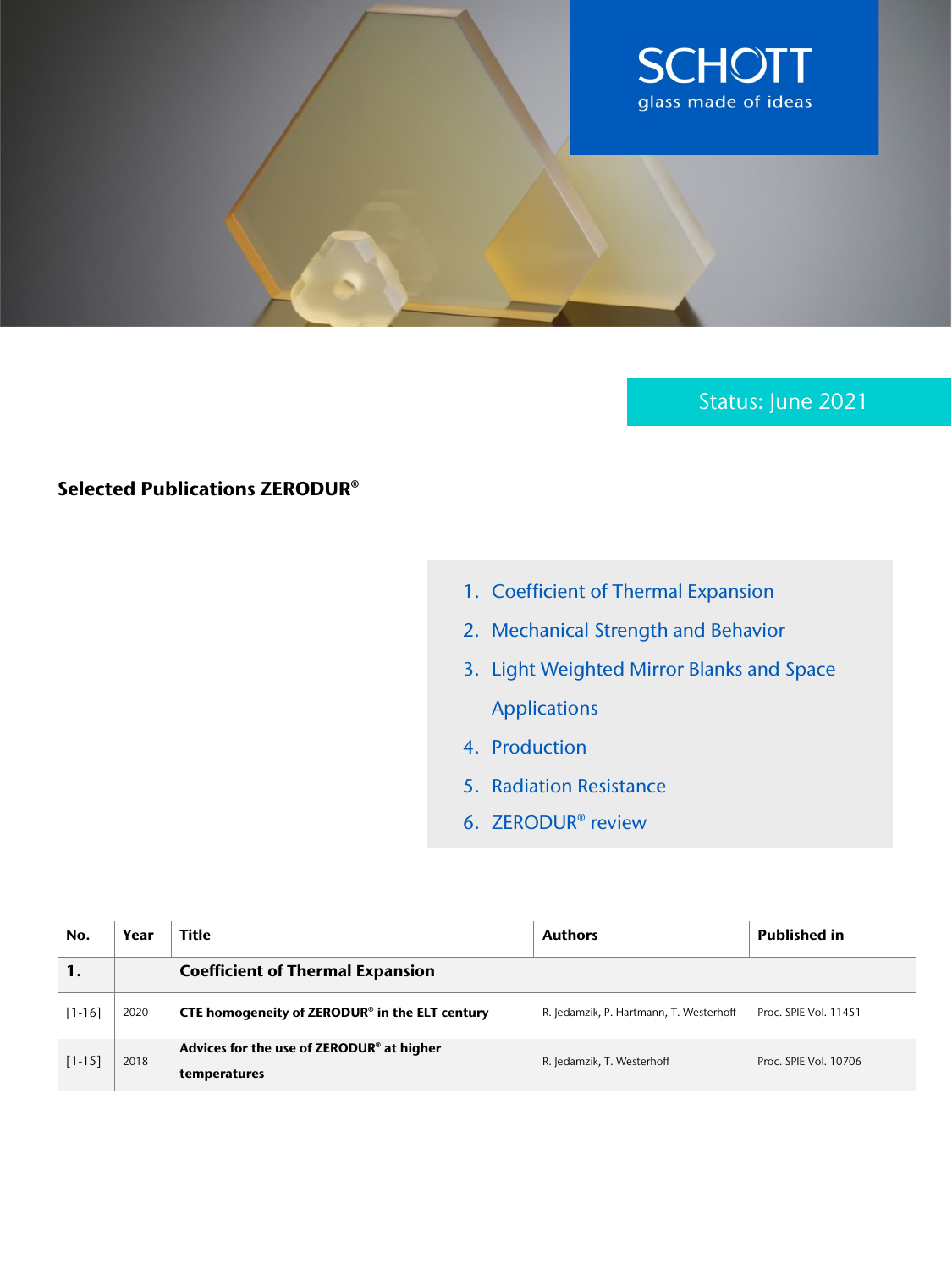|            |      | Homogeneity of the coefficient of linear thermal                 |                                                                       |                              |
|------------|------|------------------------------------------------------------------|-----------------------------------------------------------------------|------------------------------|
| $[1 - 14]$ | 2017 | expansion of ZERODUR: a review of a decade of                    | R. Jedamzik, T. Westerhoff                                            | Proc. SPIE Vol. 10401        |
|            |      | evaluations                                                      |                                                                       |                              |
| $[1 - 13]$ | 2016 | ZERODUR <sup>®</sup> thermo-mechanical modelling and             | R. Jedamzik, C. Kunisch, T. Westerhoff                                | Proc. SPIE Vol. 9912         |
|            |      | advanced dilatometry for the ELT generation                      |                                                                       |                              |
| $[1 - 12]$ | 2016 | Effects of thermal inhomogeneity on 4m class mirror              |                                                                       |                              |
|            |      | substrates                                                       | R. Jedamzik, C. Kunisch, T. Westerhoff                                | Proc. SPIE Vol. 9912         |
| $[1 - 11]$ | 2016 | Progress on glass ceramic ZERODUR® enabling                      | R. Jedamzik, C. Kunisch, J. Nieder,                                   | Proc. SPIE Vol. 9780         |
|            |      | nanometer precision                                              | P. Weber, T. Westerhoff                                               |                              |
| $[1 - 10]$ | 2016 | ZERODUR <sup>®</sup> thermo-mechanical modelling and             | R. Jedamzik, C. Kunisch, T. Westerhoff                                | Proc. SPIE Vol. 9912         |
|            |      | advanced dilatometry for the ELT generation                      |                                                                       |                              |
|            |      | Next generation dilatometer for highest accuracy                 | R. Jedamzik, A. Engel, C. Kunisch,                                    |                              |
| $[1-9]$    | 2015 | thermal expansion measurement of ZERODUR®                        | G. Westenberger, P. Fischer,                                          | Proc. SPIE Vol. 9574         |
|            |      |                                                                  | T. Westerhoff                                                         |                              |
| $[1-8]$    | 2014 | ZERODUR® TAILORED for cryogenic application                      | R. Jedamzik, T. Westerhoff                                            | Proc. SPIE. Vol. 9151        |
| $[1-7]$    | 2013 | ZERODUR <sup>®</sup> : progress in CTE characterization          | R. Jedamzik, C. Kunisch, T. Westerhoff                                | Proc. SPIE Vol. 8860         |
|            |      |                                                                  |                                                                       |                              |
| $[1-6]$    | 2013 | Zero expansion glass ceramic ZERODUR <sup>®</sup> roadmap for    | T. Westerhoff, R. Jedamzik, P. Hartmann                               | Proc. SPIE Vol. 8683         |
|            |      | advanced lithography                                             |                                                                       |                              |
| $[1-5]$    | 2010 | Modelling of the thermal expansion behavior of                   | R. Jedamzik, T. Johansson, T. Westerhoff                              | Proc. SPIE Vol. 7739         |
|            |      | ZERODUR <sup>®</sup> at arbitrary temperature profiles           |                                                                       |                              |
| $[1-4]$    | 2009 | CTE characterization of ZERODUR <sup>®</sup> for the ELT century | R. Jedamzik, T. Doehring, T. Johansson,<br>P. Hartmann, T. Westerhoff | Proc. SPIE Vol. 7425         |
|            |      | Homogeneity of the linear thermal expansion                      |                                                                       |                              |
| $[1-3]$    | 2006 | coefficient of ZERODUR <sup>®</sup> measured with improved       | R. Jedamzik, R. Müller,                                               | Proc. SPIE Vol. 6273         |
|            |      | accuracy                                                         | P. Hartmann                                                           |                              |
|            |      | Influence of striae on the homogeneity of the linear             |                                                                       |                              |
| $[1-2]$    | 2006 | thermal expansion coefficient of ZERODUR®                        | R. Jedamzik, P. Hartmann                                              | Proc. SPIE Vol. 6288         |
|            |      | Homogeneity of the coefficient of linear thermal                 | R. Jedamzik, T. Doehring,                                             |                              |
| $[1 - 1]$  | 2005 | expansion of ZERODUR®                                            | R. Mueller, P. Hartmann                                               | Proc. SPIE Vol. 5868         |
| 2.         |      | <b>Mechanical Strength and Behavior</b>                          |                                                                       |                              |
|            |      | Minimum lifetime of ZERODUR® structures based on the             |                                                                       | Optical Engineering Vol. 58, |
| $[2 - 13]$ | 2019 | breakage stress threshold model: a review                        | P. Hartmann                                                           | Issue 2 (open access)        |
|            |      | The relation of surface treatment and sub-surface                | R. Jedamzik, P. Hartmann, I. Burger,                                  |                              |
| $[2-12]$   | 2018 | damage on ZERODUR®                                               | T. Westerhoff                                                         | Proc. SPIE Vol. 10706        |
| $[2-11]$   | 2017 | ZERODUR <sup>®</sup> -bending strength: review of achievements   | P. Hartmann                                                           | Proc. SPIE Vol. 10371        |

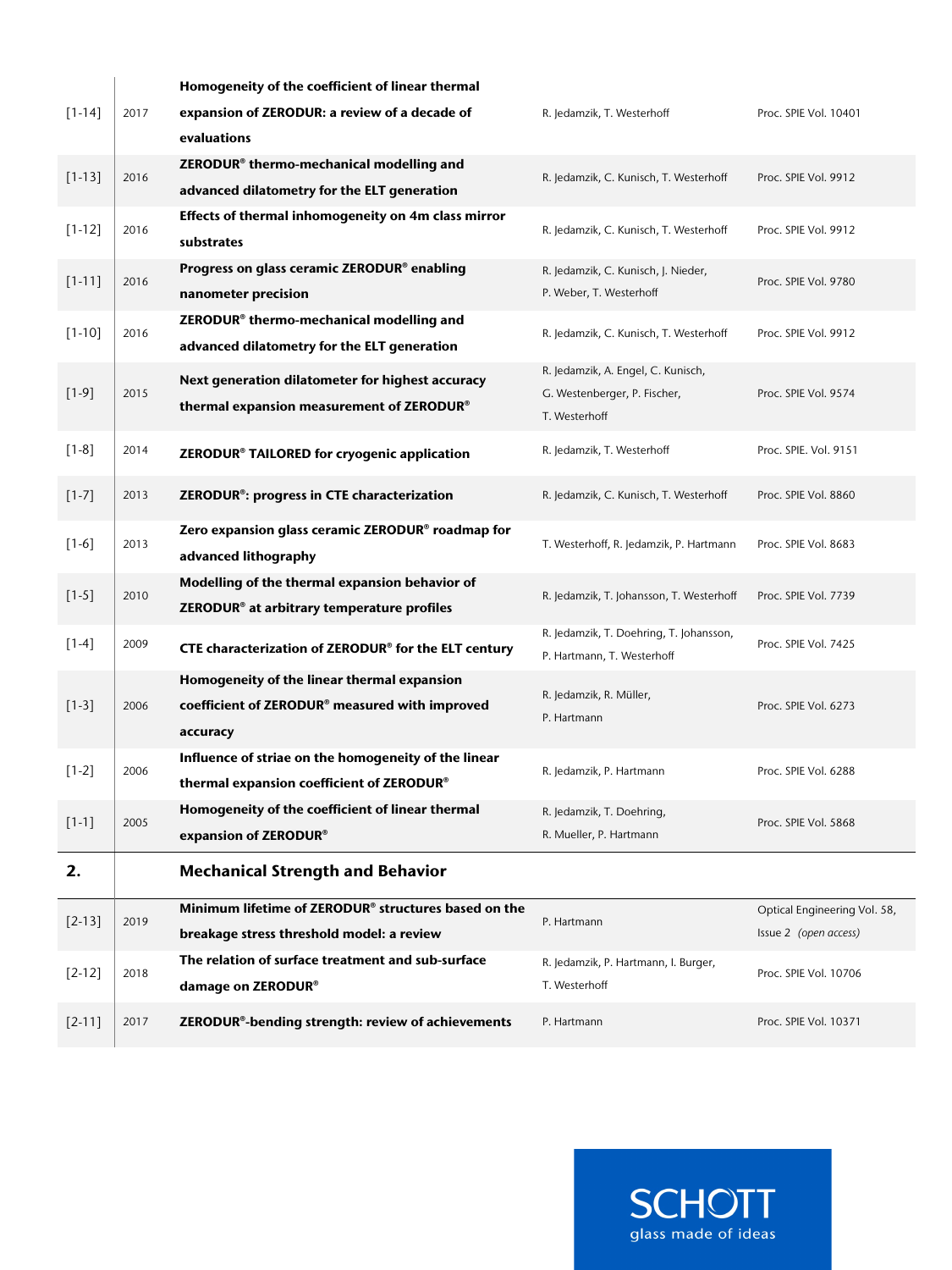| $[2 - 10]$          | 2016 | ZERODUR <sup>®</sup> strength modeling with Weibull statistical<br>distributions                                                                                           | P. Hartmann                                                                                             | Proc. SPIE Vol. 9912 (open<br>access)       |
|---------------------|------|----------------------------------------------------------------------------------------------------------------------------------------------------------------------------|---------------------------------------------------------------------------------------------------------|---------------------------------------------|
| $[2-9]$             | 2015 | ZERODUR <sup>®</sup> : new stress corrosion data improve strength<br>fatigue prediction                                                                                    | P. Hartmann, G. Kleer                                                                                   | Proc. SPIE Vol. 9573                        |
| $[2-8]$             | 2014 | ZERODUR <sup>®</sup> : bending strength data for etched surfaces                                                                                                           | P. Hartmann, A. Leys, A. Carré, F. Kerz,<br>T. Westerhoff                                               | Proc. SPIE. Vol. 9151                       |
| $[2-7]$             | 2012 | ZERODUR®, Deterministic approach for strength design                                                                                                                       | P. Hartmann                                                                                             | Optical Engineering 51(12)                  |
| $[2-6]$             | 2012 | ZERODUR® for stressed mirror polishing II: improved<br>modeling of the material behavior                                                                                   | R. Jedamzik, C. Kunisch, T. Westerhoff,<br>U. Müller, J. Daniel                                         | Proc. SPIE Vol. 8450                        |
| $[2-5]$             | 2011 | ZERODUR <sup>®</sup> : new results on bending strength and stress<br>corrosion                                                                                             | P. Hartmann                                                                                             | Proc. SPIE Vol. 8146                        |
| $\lceil 2-4 \rceil$ | 2011 | ZERODUR <sup>®</sup> for stress mirror polishing                                                                                                                           | R. Jedamzik, C. Kunisch, T. Westerhoff                                                                  | Proc. SPIE Vol. 8126                        |
| $[2-3]$             | 2009 | ZERODUR <sup>®</sup> glass ceramics for high stress applications                                                                                                           | P. Hartmann, K. Nattermann,<br>T. Doehring, R. Jedamzik, M. Kuhr,<br>P. Thomas, G. Kling, S. Lucarelli, | Proc. SPIE Vol. 7425                        |
| $[2-2]$             | 2007 | Strength aspects for the design of ZERODUR® glass<br>ceramics structures                                                                                                   | P. Hartmann, K. Nattermann,<br>T. Doehring, M. Kuhr, P. Thomas,<br>G. Kling, P. Gath, S. Lucarelli,     | Proc. SPIE Vol. 6666                        |
|                     |      |                                                                                                                                                                            |                                                                                                         |                                             |
| $[2-1]$             | 2008 | ZERODUR <sup>®</sup> glass ceramics: design of structures with<br>high mechanical stresses                                                                                 | K. Nattermann, P. Hartmann, G. Kling,<br>P. Gath, S. Lucarelli, B. Messerschmidt                        | Proc. SPIE Vol. 7018                        |
| 3.                  |      | <b>Light Weighted Mirror Blanks and Space</b><br><b>Applications</b>                                                                                                       |                                                                                                         |                                             |
| $[3-25]$            | 2021 | Correlation of subsurface damage and surface<br>roughness on ZERODUR® ground surfaces by using<br>rotation table peripheral grinding process                               | A. Leys, T. Hull, A. Carré, T. Westerhoff                                                               | If you are interested, please<br>contact us |
| $[3-24]$            | 2021 | Better, Faster, Cheaper: Recent SCHOTT ZERODUR®<br>facilities are game-changing for high performance<br><b>Lightweight Mirrors</b>                                         | T. Hull, J. Krieg, T. Westerhoff                                                                        | If you are interested, please<br>contact us |
| $[3-23]$            | 2020 | Parameters for mirror selection: trades between glass<br>ceramics, glass, metals, ceramics and cordierites                                                                 | T. Hull, J. Krieg, T. Westerhoff,<br>R. Jedamzik                                                        | Proc. SPIE. 11443                           |
| $[3-22]$            | 2020 | Enablement and optimization of next generation<br>ground and spaceborne telescope mirrors and<br>structures through engineering and manufacturing<br>advances at SCHOTT AG | J. Krieg, T. Westerhoff, T. Hull                                                                        | Proc. SPIE. 11487                           |

**SCHOTT** glass made of ideas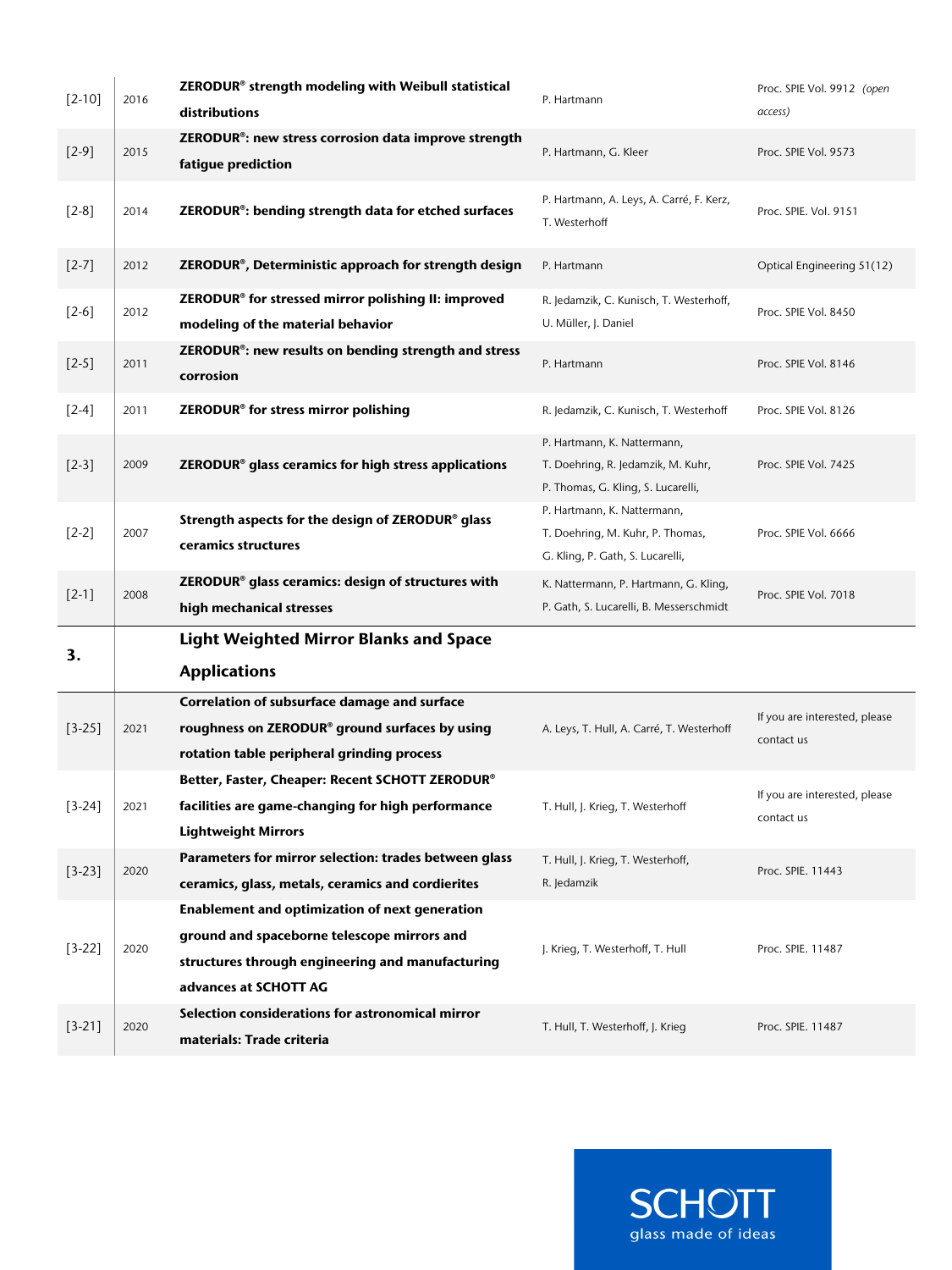| $[3-20]$   | 2019 | ZERODUR <sup>®</sup> as a dimensionally stable mirror substrate<br>material for spaceborne telescopes                                                                                                            | T. Hull, A. Carre, R. Jedamzik                                                                                                       | Proc. SPIE Vol. 11180 (open<br>access) |
|------------|------|------------------------------------------------------------------------------------------------------------------------------------------------------------------------------------------------------------------|--------------------------------------------------------------------------------------------------------------------------------------|----------------------------------------|
| $[3-19]$   | 2018 | Advances in ZERODUR <sup>®</sup> manufacturing for space and<br>ground based telescopes                                                                                                                          | T. Westerhoff, T. Werner                                                                                                             | Proc. SPIE Vol. 10706                  |
| $[3-18]$   | 2017 | ZERODUR <sup>®</sup> expanding capabilities and capacity for<br>future spaceborne and ground-based telescopes                                                                                                    | T. Westerhoff, T. Werner                                                                                                             | Proc. SPIE Vol. 10401                  |
| $[3-17]$   | 2016 | Production of ELZM mirrors: performance coupled with<br>attractive schedule, cost, and risk factors                                                                                                              | A. Leys, T. Hull, T. Westerhoff                                                                                                      | Proc. SPIE Vol. 9911                   |
| $[3-16]$   | 2016 | Use of updated material properties in parametric<br>optimization of spaceborne mirrors                                                                                                                           | T. Hull, T. Westerhoff, G. Weidmann,<br>R. Kirchhoff                                                                                 | Proc. SPIE Vol. 9904                   |
| $[3-15]$   | 2015 | Cost-optimized methods extending the solution space<br>of lightweight spaceborne monolithic ZERODUR®<br>mirrors to larger sizes                                                                                  | A. Leys, T. B. Hull, T. Westerhoff                                                                                                   | Proc. SPIE Vol. 9573                   |
| $[3-14]$   | 2015 | Selection considerations between ZERODUR® and<br>silicon carbide for dimensionally-stable spaceborne<br>optical telescopes in low-earth-orbit                                                                    | T. Hull, A. Leys, T. Westerhoff                                                                                                      | Proc. SPIE Vol. 9573                   |
| $[3-13]$   | 2014 | Lightweight ZERODUR® mirror blanks: recent advances<br>supporting faster, cheaper, and better spaceborne<br>optical telescope assemblies                                                                         | T. Hull, T. Westerhoff                                                                                                               | Proc. SPIE. Vol. 9241                  |
| $[3-12]$   | 2014 | Extreme lightweight ZERODUR® mirrors (ELZM):<br>supporting characteristics for spaceborne applications                                                                                                           | T. Hull, T. Westerhoff                                                                                                               | Proc. SPIE. Vol. 9143                  |
| $[3 - 11]$ | 2014 | ZERODUR <sup>®</sup> iso-grid design of a 3m class light weighted<br>mirror blank for the E-ELT M5                                                                                                               | R. Jedamzik, A. Leys, V. Seibert,<br>T. Westerhoff                                                                                   | Proc. SPIE. Vol. 9151                  |
| $[3-10]$   | 2014 | Lightweighted ZERODUR® for telescopes                                                                                                                                                                            | T. Westerhoff, M. Davis, P. Hartmann,<br>T. Hull, R. Jedamzik                                                                        | Proc. SPIE. Vol. 9151                  |
| $[3-9]$    | 2014 | Lightweight ZERODUR®: a cost-effective thermally<br>stable approach to both large and small spaceborne<br>telescopes                                                                                             | T. Hull, T. Westerhoff                                                                                                               | Proc. SPIE. Vol. 9070                  |
| $[3-8]$    | 2013 | Practical aspects of specification of extreme<br>lightweight ZERODUR® mirrors for spaceborne missions                                                                                                            | T. Hull, T. Westerhoff, A. Lays, J. Pepi                                                                                             | Proc. SPIE Vol. 8836                   |
| $[3-7]$    | 2012 | Game-changing approaches to affordable advanced<br>lightweight mirrors II: new cases analyzed for extreme<br>ZERODUR <sup>®</sup> lightweighting and relief from the classical<br>polishing parameter constraint | T. Hull, T. Westerhoff, J. W. Pepi,<br>R. Jedamzik, G. J. Gardopee, F. Piché,<br>A. R. Clarkson, A. Leys, M. Schaefer,<br>V. Seibert | Proc. SPIE Vol. 8450                   |
| $[3-6]$    | 2011 | Game-changing approaches to affordable advanced<br>lightweight mirrors: Extreme ZERODUR®<br>lightweighting and relief from the classical polishing<br>parameter constraint                                       | T. Hull, T. Westerhoff et al.                                                                                                        | Proc. SPIE Vol. 8125                   |

**SCHOTT**<br>glass made of ideas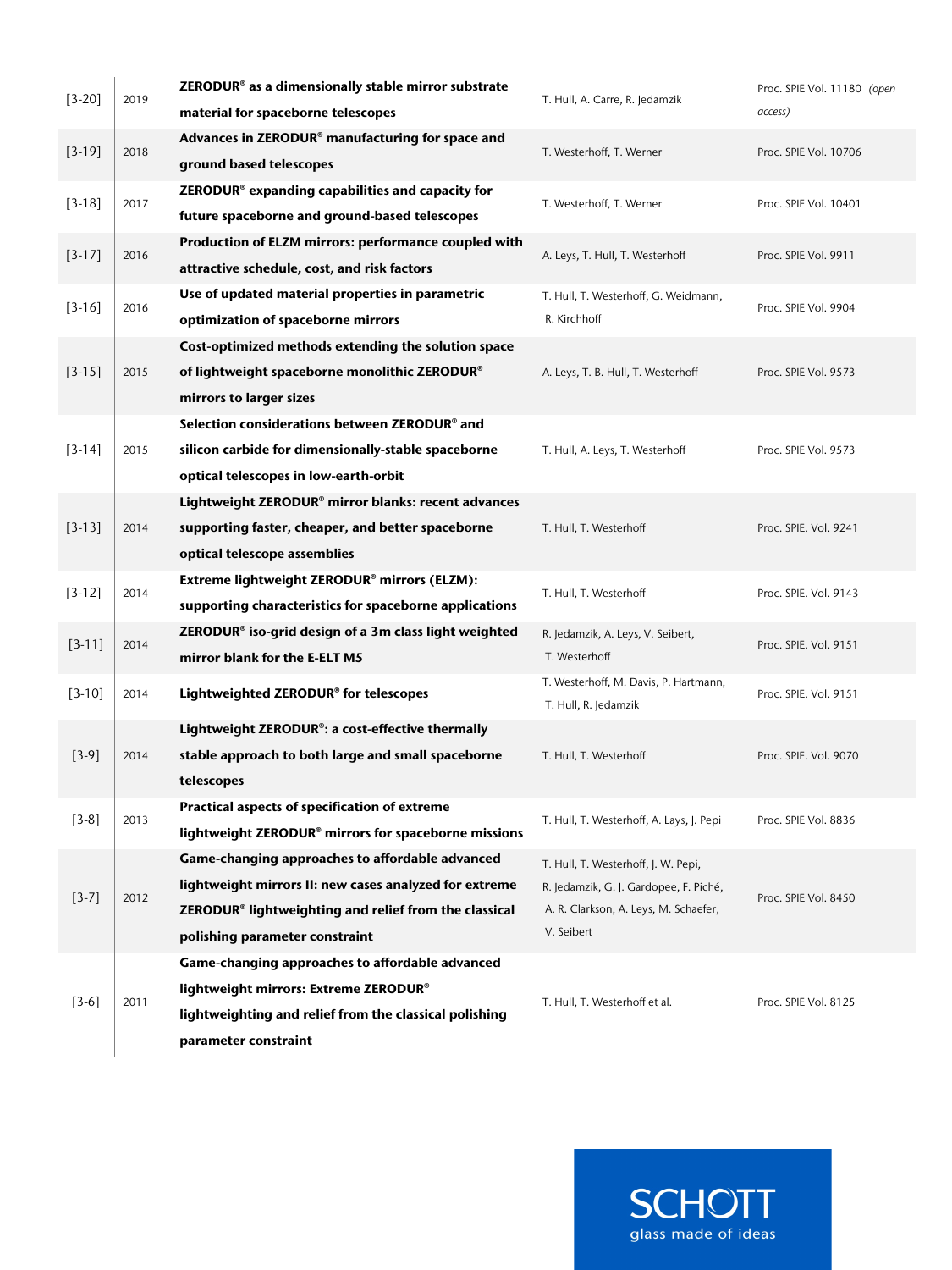| $[3-5]$    | 2011 | Design and fabrication of a 3m class light weighted<br>mirror blank for the E-ELT M5                                                                  | R. Jedamzik, V. Seibert, A. Thomas,<br>T. Westerhoff, M. Müller, M. Cayrel              | Proc. SPIE Vol. 8126  |
|------------|------|-------------------------------------------------------------------------------------------------------------------------------------------------------|-----------------------------------------------------------------------------------------|-----------------------|
| $[3-4]$    | 2010 | Lightweight high-performance 1-4 meter class<br>spaceborne mirrors: emerging technology for<br>demanding spaceborne requirements                      | T. Hull, P. Hartmann, A. R. Clarkson,<br>J. M. Barentine, R. Jedamzik,<br>T. Westerhoff | Proc. SPIE Vol. 7739  |
| $[3-3]$    | 2010 | Manufacturing of the ZERODUR® 1.5 m primary mirror<br>for the solar telescope GREGOR as preparation of light<br>weighting of blanks up to 4m diameter | T. Westerhoff, M. Schäfer, A. Thomas,<br>M. Weisenburger, T. Werner, A. Werz            | Proc. SPIE Vol. 7739  |
| $[3-2]$    | 2009 | Heritage of ZERODUR <sup>®</sup> glass ceramic for space<br>applications                                                                              | T. Doehring, P. Hartmann,<br>F.-T. Lentes, R. Jedamzik, M. J. Davis                     | Proc. SPIE Vol. 7425  |
| $[3-1]$    | 2007 | Manufacturing of light weighted ZERODUR®<br>components at SCHOTT                                                                                      | T. Doehring, A. Thomas, R. Jedamzik,<br>H. Kohlmann, P. Hartmann                        | Proc. SPIE Vol. 6666  |
| 4.         |      | <b>Production</b>                                                                                                                                     |                                                                                         |                       |
| $[4-19]$   | 2020 | Production of the world's largest convex ZERODUR<br>mirror blank for the ELT                                                                          | R. Jedamzik, T. Werner, T. Westerhoff                                                   | Proc. SPIE Vol. 11445 |
| $[4-18]$   | 2020 | ZERODUR <sup>®</sup> manufacturing capacity: ELT and more                                                                                             | T. Westerhoff, T. Hull, R. Jedamzik                                                     | Proc. SPIE Vol. 11116 |
| $[4-17]$   | 2020 | Establishing a substrate manufacturing center for<br>ZERODUR 4-meter diameter lightweight mirrors                                                     | T. Westerhoff, T. Hull, R. Jedamzik                                                     | Proc. SPIE Vol. 11117 |
| $[4-16]$   | 2020 | Optimizing ZERODUR <sup>®</sup> mirror substrate fabrication<br>processes for efficient optical fabrication                                           | T. Westerhoff, T. Hull, R. Jedamzik                                                     | Proc. SPIE Vol. 11116 |
| $[4-15]$   | 2017 | ZERODUR <sup>®</sup> 4-m blank surviving up to 20 g acceleration                                                                                      | T. Westerhoff, T. Werner, T. Gehindy                                                    | Proc. SPIE Vol. 10401 |
| $[4 - 14]$ | 2012 | Performance of industrial scale production of<br>ZERODUR <sup>®</sup> mirrors with diameter of 1.5 m proves<br>readiness for the ELT M1 segments      | T. Westerhoff, P. Hartmann, R. Jedamzik,<br>A. Werz                                     | Proc. SPIE Vol. 8444  |
| $[4-13]$   | 2012 | Zero-expansion glass ceramic ZERODUR <sup>®</sup> : recent<br>developments reveal high potential                                                      | P. Hartmann, R. Jedamzik, T. Westerhoff                                                 | Proc. SPIE Vol. 8450  |
| $[4-12]$   | 2011 | Progress on 4 m class ZERODUR <sup>®</sup> mirror production                                                                                          | T. Westerhoff, S. Gruen, R. Jedamzik,<br>C. Klein, T. Werner, A. Werz                   | Proc. SPIE Vol. 8126  |
| $[4-11]$   | 2010 | ZERODUR <sup>®</sup> 8m mirror for space telescope                                                                                                    | P. Hartmann, T. Westerhoff, R. Reiter,<br>R. Jedamzik, V. Wittmer, H. Kohlmann          | Proc. SPIE Vol. 7731  |
| $[4-10]$   | 2009 | Four decades of ZERODUR <sup>®</sup> mirror substrates for<br>astronomy                                                                               | T. Doehring, R. Jedamzik, T. Westerhoff,<br>P. Hartmann                                 | Proc. SPIE Vol. 7281  |
| $[4-9]$    | 2007 | Mirrors for solar telescopes made from ZERODUR® glass<br>ceramic                                                                                      | T. Doehring, R. Jedamzik, P. Hartmann                                                   | Proc. SPIE Vol. 6689  |
| $[4-8]$    | 2006 | Properties of ZERODUR <sup>®</sup> mirror blanks for extremely<br>large telescopes                                                                    | T. Doehring, P. Hartmann, R. Jedamzik,<br>A. Thomas, F.-T. Lentes                       | Proc. SPIE Vol. 6148  |

**SCHOTT**<br>glass made of ideas